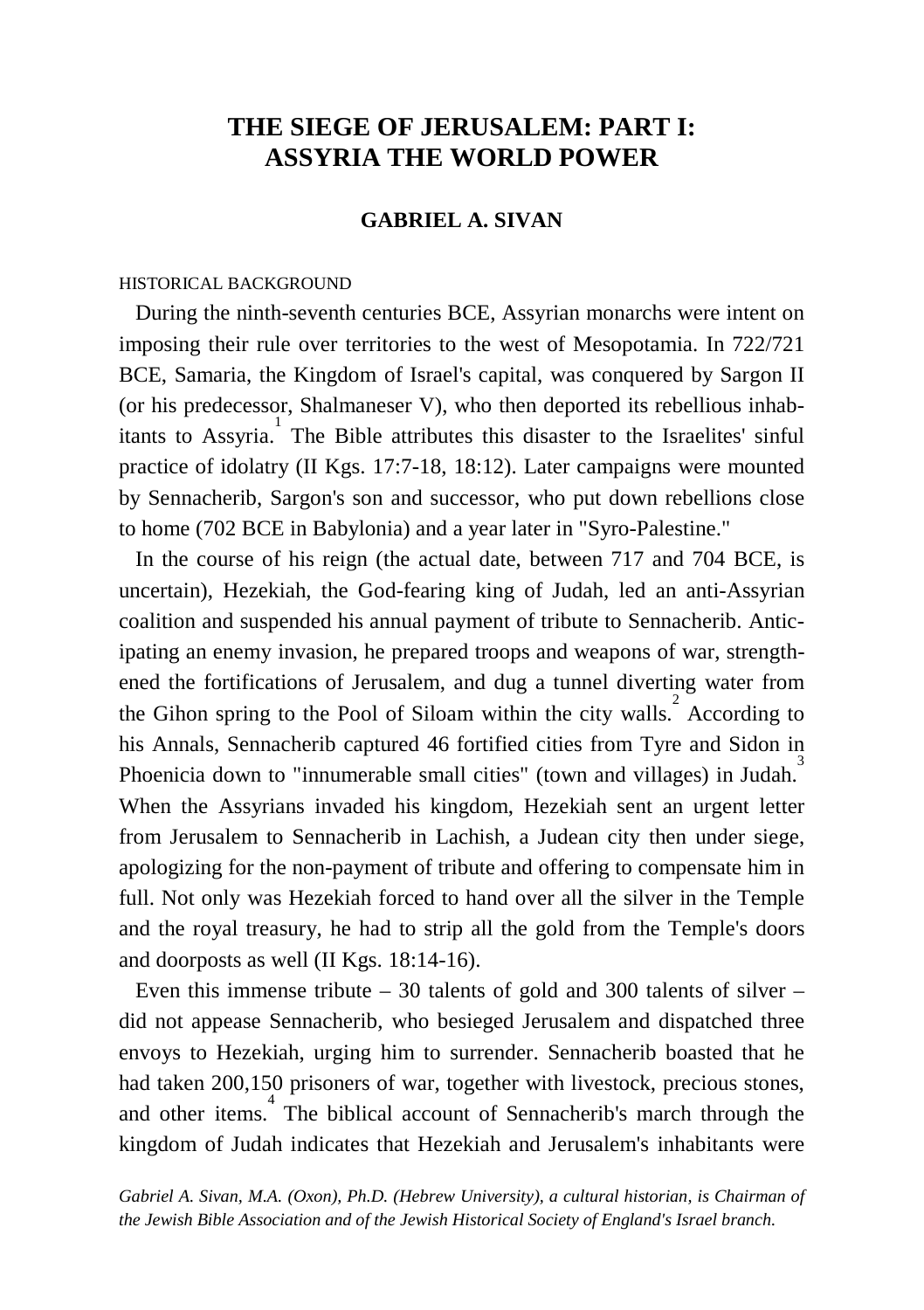eventually spared the fate of Samaria because of their faith in God and the vision of His prophet Isaiah.<sup>5</sup>

In a previous article,  $\int_{0}^{6}$  I set out to identify the general commanding Jabin's Canaanite forces (as related in chapter 4 of Judges) and the probable location of his chariot army. This new essay, utilizing ancient and later (especially archaeological) sources, will endeavor to shed light on another enigmatic figure, the envoy of Sennacherib who made every effort to browbeat the inhabitants of Jerusalem into submission (II Kings 18-19; Isaiah 36-37). One of three high-ranking officers, this messenger bore the Assyrian title of Rabshakeh.



#### ASSYRIA'S HIGH OFFICIALS

 There are two accounts of the Rabshakeh's appearance and taunting harangue before the Jeru-

SARGON II (left) AND HIS TARTAN

salemites, of which the more detailed one begins as follows:

*Now the king of Assyria sent the Tartan, the Rabsaris, and the Rabshakeh from Lachish with a large force to King Hezekiah in Jerusalem. They marched up to Jerusalem; and when they arrived, they took up a position near the conduit of the Upper Pool, by the road of the Fuller's Field. They summoned the king; and Eliakim son of Hilkiah, who was in charge of the palace, Shebna the scribe, and Joah son of Asaph the recorder went out to meet them.*

 *The Rabshakeh said to them, 'You tell Hezekiah: Thus said the Great King, the King of Assyria: What makes you so confident? You must think that mere talk is counsel and valor for war! Look, on whom are you relying, that you have rebelled against me? You rely, of all things, on Egypt, that splintered reed of a staff, which enters and punctures the palm of anyone who leans on it! ...'* (II Kgs. 18:17-21).

 Although verses 19-21 reappear almost verbatim in the Book of Isaiah (36:4-6), the historical introduction (II Kgs. 18:13-18) is abbreviated there, mentioning neither the Tartan nor the Rabsaris. Whereas two medieval Jew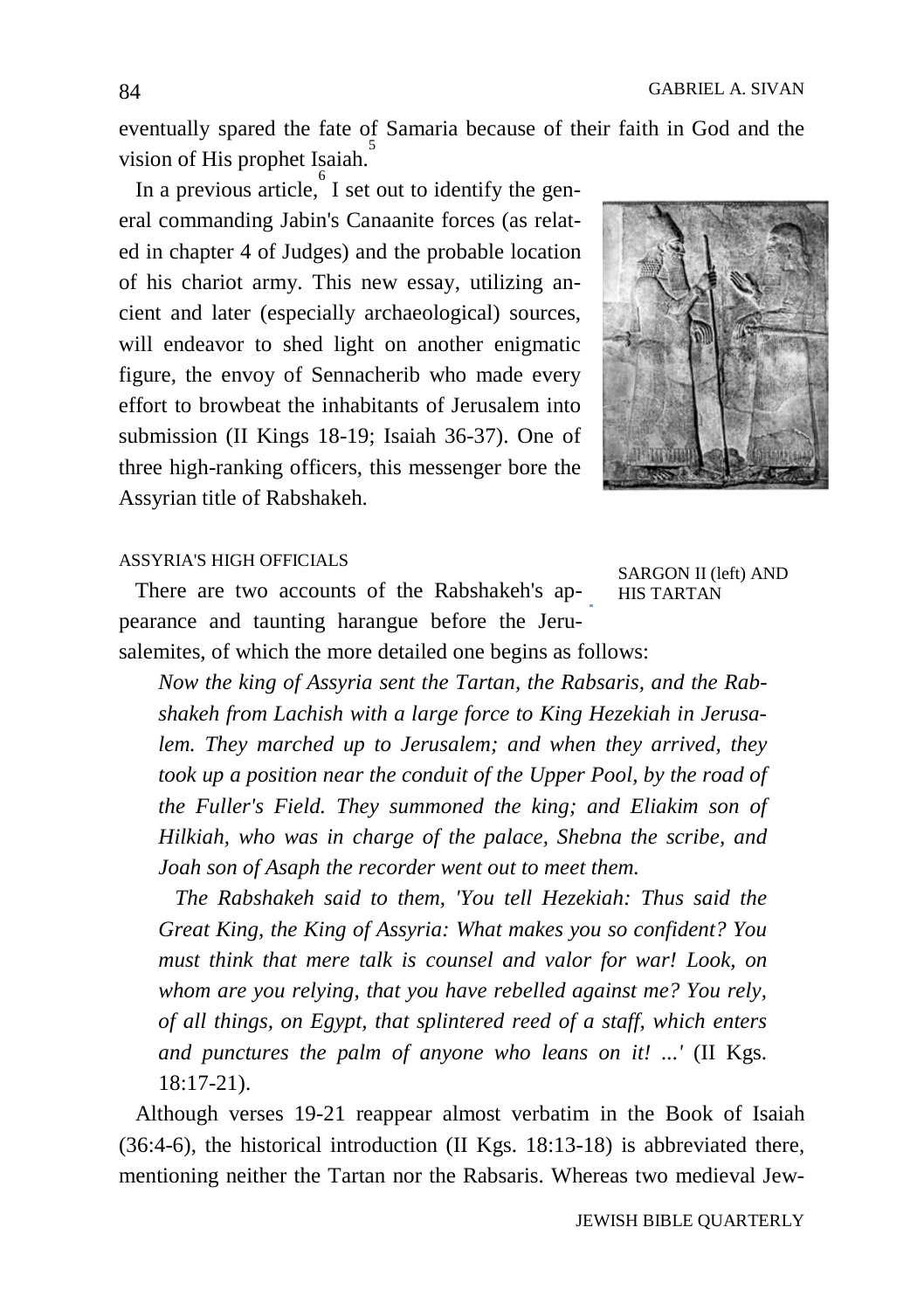ish Bible commentators, Rashi and Kimhi (Radak), maintain that there were two missions (the Rabshakeh alone came the first time, and the Tartan and the Rabsaris the second time) it is also possible that the Rabshakeh headed the delegation bearing Sennacherib's final message to Hezekiah (II Kgs. 19:9- 13; Isaiah 37:9-13).

 The Hebrew Bible seemingly regards the titles of these Assyrian officials as proper names, omitting the  $ha$ - prefix used for the definite article.<sup>8</sup> It also lists them in their order of importance. Tartan (*tartān* or *turtānu* in Akkadian) was the title of the Assyrian commander in chief, one who ranked next to the king.<sup>9</sup> Apart from the Tartan who led the delegation to Hezekiah, a general bearing this title was sent by Sargon II in 711 BCE to conquer Ashdod (Isa. 20:1).<sup>10</sup> Rabsaris (*rab ša-rēši* in Akkadian), literally "chief of the head," was the title of another Assyrian dignitary. *Saris* can mean "eunuch" in Hebrew, but even if *Rav-Saris* once meant "chief eunuch," it must have lost that connotation because the Akkadian term signifies "a person close to the king" or "chief of the king's attendants."<sup>11</sup> Elsewhere in the Bible, Nebushazban, a *Rav-Saris*, was one of the Babylonian commanders who liberated the prophet Jeremiah from his imprisonment (Jer. 39:13-14); Ashpenaz, another *Rav-Saris*, trained young Jews of noble birth to serve in Nebuchadnezzar's court (Dan. 1:3 ff.).<sup>1</sup>

 Rabshakeh, often hyphenated as Rab-shakeh (*rab-šāqẻ* or *rab-šaqû* in Akkadian), was the title of the third official listed in our narrative. It supposedly means "chief of the princes [or officers]", but in Middle Assyrian texts the *šaqẻ* ("butler") is referred to as a member of the palace's domestic staff. Originally, therefore, the *rab šaqẻ* was the king's "chief butler" and in time he became his "chief cupbearer" or vizier.<sup>13</sup> The title, "chief cupbearer," has a biblical equivalent in the *sar ha-mashkim* of Genesis 40:2, 9, 20-21 and 23. He is simply called *ha-mashkeh* ("cupbearer") in the same chapter (verses 1, 5), a term also designating Nehemiah, the Jewish courtier who served wine to the king of Persia (Neh. 1:11, 2:1). Though ranking only fourth in the Assyrian hierarchy, this particular Rabshakeh was evidently chosen to act as the king's spokesman – for reasons that will be explained in due course.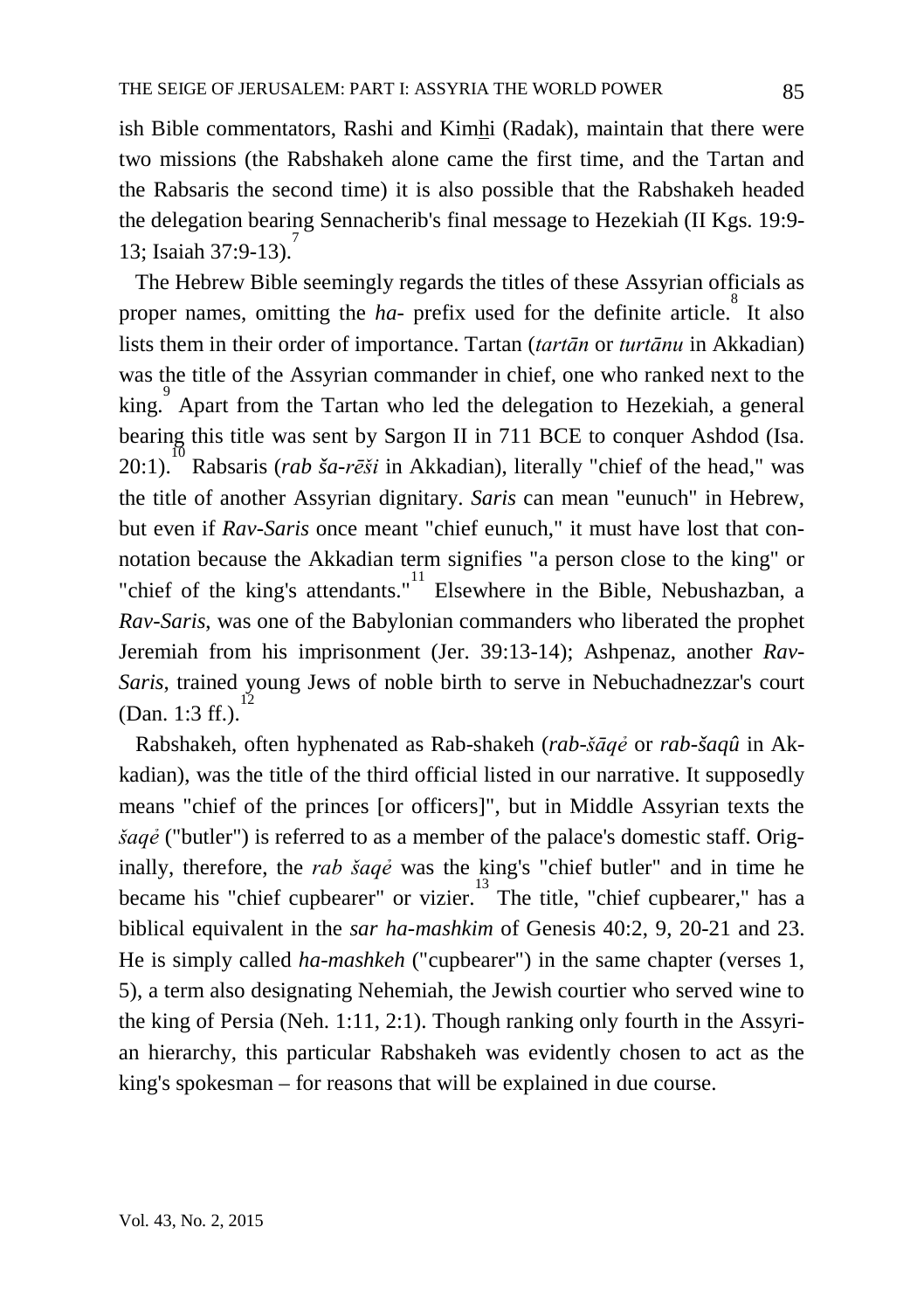#### THE ANNALS OF SENNACHERIB

 Sennacherib obviously attached great importance to the defeat of Hezekiah and the obliteration of his Judean kingdom. This is evident from the extensive wall reliefs in his palace at Nineveh, depicting the siege and capture of Lachish, $14$  and from the detailed account of Sennacherib's third campaign recorded in his Annals. Like other Akkadian documents, these Annals were inscribed with a stylus in cuneiform (wedge-shaped) characters on clay tablets or pottery, making them almost imperishable. They have survived in three hexagonal prisms, made of red baked clay and measuring approximately 38 cm in height, which bear virtually identical inscriptions and were created during the reign of Sennacherib. The Taylor Prism, discovered in 1830 and purchased by the British Museum in 1855, is one of the earliest cuneiform artifacts, dating from 691 BCE.<sup>16</sup> A second version, the Oriental Institute Prism, was written in 689 BCE; purchased from a Baghdad antiques dealer in 1919, it is now housed in the University of Chicago's Oriental Institute.<sup>17</sup> The third example, known as the Jerusalem Prism (and also dating from 691 BCE), was acquired by the Israel Museum at a Sotheby's auction in 1970, but the text was only published 20 years later.

 When comparing the Annals of Sennacherib with the Bible's version of his campaign, I will quote from the relevant section of the Chicago (Oriental Institute) Prism.<sup>19</sup> This document's bombastic opening lines set the tone for what follows:

Sennacherib, the great king [Sin-ah-eri-ba Šarru rabú],/ the mighty king, king of the universe, king of Assyria [Aššur],/ king of the four quarters [of the earth], the wise shepherd,/ favorite of the great gods, guardian of the right,/ lover of justice, who lends support,/ who comes to the aid of the needy, who turns [his thoughts] to pious deeds,/ perfect hero, mighty man,/ first among all princes,/ the powerful one who consumes/ the unsubmissive, who strikes the wicked with the thunderbolt;/ the god Assur, the great mountain, an unrivaled kingship/ has entrusted to me, and above all those/ who dwell in palaces, has made powerful my weapons . . .



THE ORIENTAL INSTITUTE PRISM OF SENNACHERIB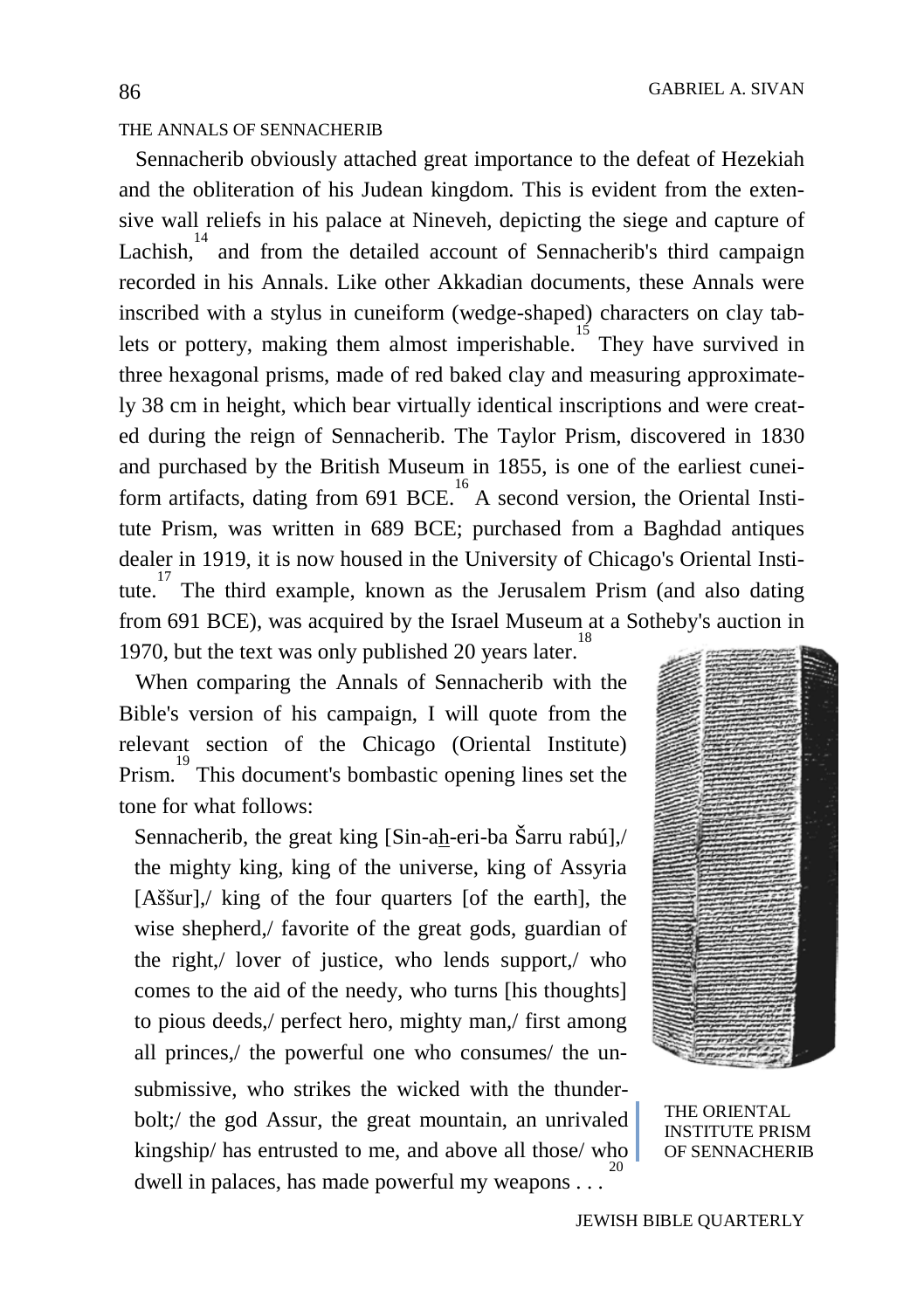Not content with defeating his enemies in battle, Sennacherib appropriated everything of value and executed all the captured warriors: "Not one escaped. Their corpses I hung on stakes [impaled] . . . I destroyed, I devastated, and I turned [their small towns] into ruins." $^{21}$  During his third campaign, "against the Hittite land" (Syria), Sennacherib defeated, despoiled, and dethroned one ruler after another. He also vanquished an Egyptian-Ethiopian army that came to assist the rebels and turned his armed might against the defiant kingdom of Judah:

As for Hezekiah the Jew [Ha-za-kí-a-ú Ia-ú-da-ai],/ who did not submit to my yoke, 46 of his strong, walled cities, as well as/ the small cities in their neighborhood,/ which were without number – by levelling with battering-rams/ and by bringing up siege-engines, by attacking and storming on foot,/ by mines, tunnels and breaches – I besieged and took [those cities]./ 200,150 people, great and small, male and female,/ horses, mules, asses, camels,/ cattle and sheep, without number, I brought away from them/ and counted as spoil. Himself [Hezekiah], like a caged bird,/ I shut up in Jerusalem [Ur-sa-li-im-mu] his royal city./ Earthworks I threw up against him/… The cities of his, which I had despoiled, I cut off from his land and/ to Mitinti, king of Ashdod,/ Padi, king of Ekron, and Silli-bêl,/ king of Gaza, I gave. And [thus] I diminished his land./ I added to the former tribute,/ and laid upon him the giving [up] of their land, [as well as] imposts – gifts for my majesty.

 This portion of the Assyrian record largely agrees with the biblical account (II Kgs. 18:13-16; Isa. 36:1) but is far more detailed. It also establishes the fact that a siege of Jerusalem took place and that Hezekiah was forced to pay an increased tribute to Sennacherib. However, in contrast to the Annals, the Bible makes no mention of the circumstances leading to the Assyrian campaign – notably the revolt of vassal states in the West and Hezekiah's bid for  $\sum_{n=1}^{\infty}$  political independence.<sup>23</sup> The text of the Prism goes on to declare:

As for Hezekiah,/ the terrifying splendor of my majesty overcame him, and/ the Urbi [Arabs] and his mercenary troops which he had brought in to strengthen/ Jerusalem, his royal city,/ deserted him. In addition to the 30 talents of gold and/ 800 talents of silver, [there were] gems, antimony,/ jewels, large *sandu*-stones [carnelians], ivory[-inlaid] couch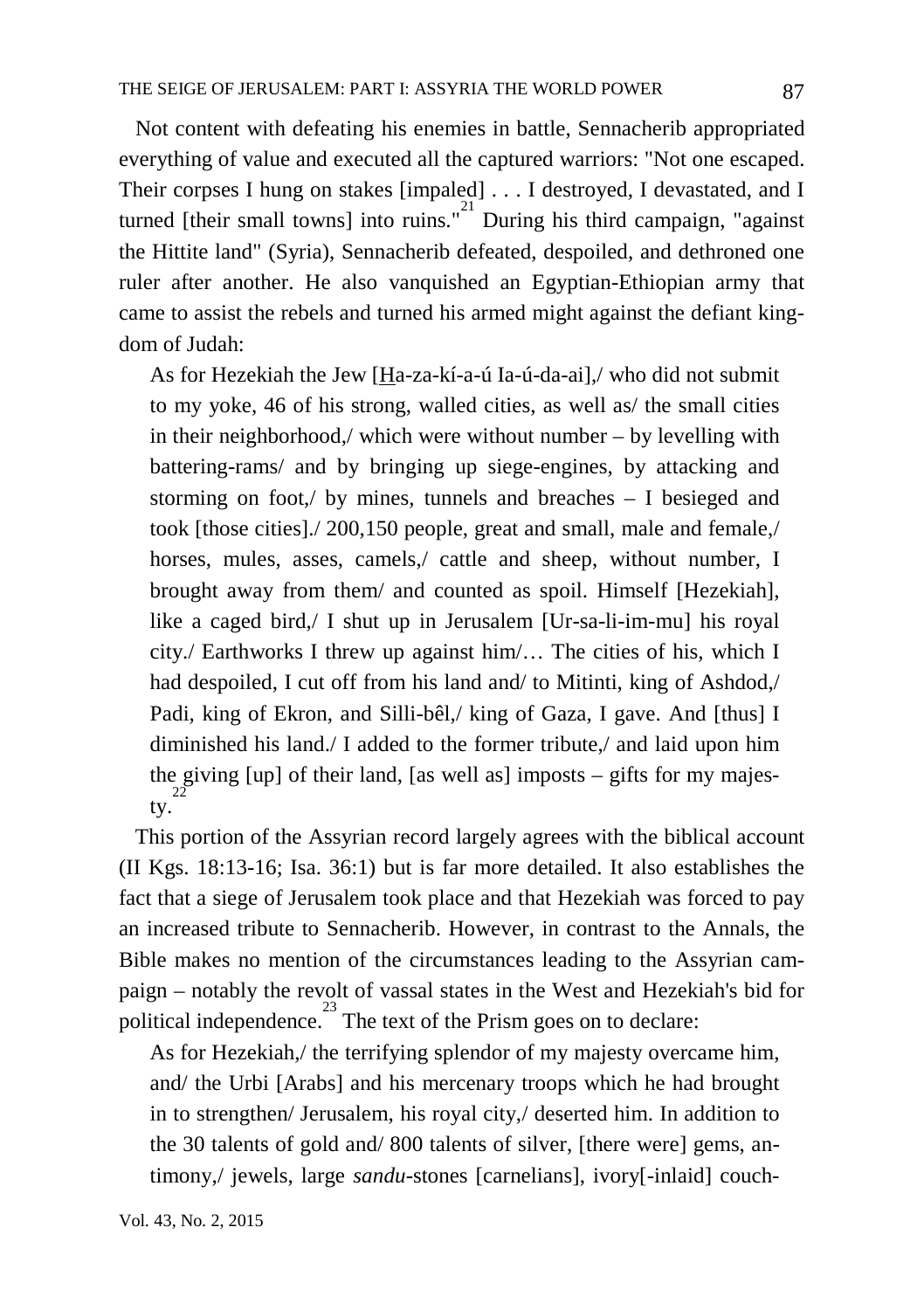es,/ ivory[in-laid] house-chairs, elephant hides, elephant tusks,/ ebony, boxwood, and all kinds of valuable treasures,/ as well as his daughters, his harem, his male and female/ musicians, [which] he had brought after me/ to Nineveh, my royal city. To pay tribute/ and accept servitude, he dispatched his messengers.

 As stated earlier, the Bible does mention a tribute of gold and silver (II Kgs. 18:14), but the figure of 800 (instead of 300) talents of silver given here is either an exaggeration or a scribal error. The remaining items do not appear in biblical sources, and the seizure of Hezekiah's daughters and "harem" may be pure invention. Furthermore, while Sennacherib boasts that he has shut up Hezekiah in Jerusalem "like a caged bird", there is no reference in his Annals to dispatching envoys or to capturing and looting Hezekiah's "royal city" – a sure indication that the victory Sennacherib claimed was by no means decisive.<sup>2</sup>

## ASSYRIAN TERROR TACTICS

 While the Greeks, Babylonians, Persians, and Romans were also capable of great brutality, what particularly distinguished Assyrian kings and armies was their sheer ruthlessness. They combined terror propaganda with the wholesale extermination of rebel leaders and soldiers, also deporting conquered populations to serve as forced labor. In the ninth century BCE, the "calculated frightfulness" of Ashurnasirpal II was impressed on his vassals by the reliefs carved on the walls of his palace; and Shalmaneser III directed the "hammer blows" of his armies against his western neighbors – the Israelites, Arameans, Phoenicians, and others – who at one point fought the Assyrians to a draw at the battle of Karkara in 853 BCF.<sup>26</sup>

 The rulers of many ancient civilizations were fond of enumerating the casualties they had inflicted on the enemy, along with the prisoners, booty, and cities they had taken. Sennacherib did likewise, but his treatment of the vanquished shows that Babylon's King Nebuchadnezzar (605-562 BCE) was, by comparison, almost benign. Not only did Sennacherib gleefully list the cities he had destroyed, devastated, burned down, and reduced to ashes,<sup>27</sup> he also delighted in recording the atrocities committed against prisoners of war:

The soldiers of/ Hirimme, wicked enemies, I cut down with the sword./ Not one escaped. Their corpses/ I hung on stakes [impaled],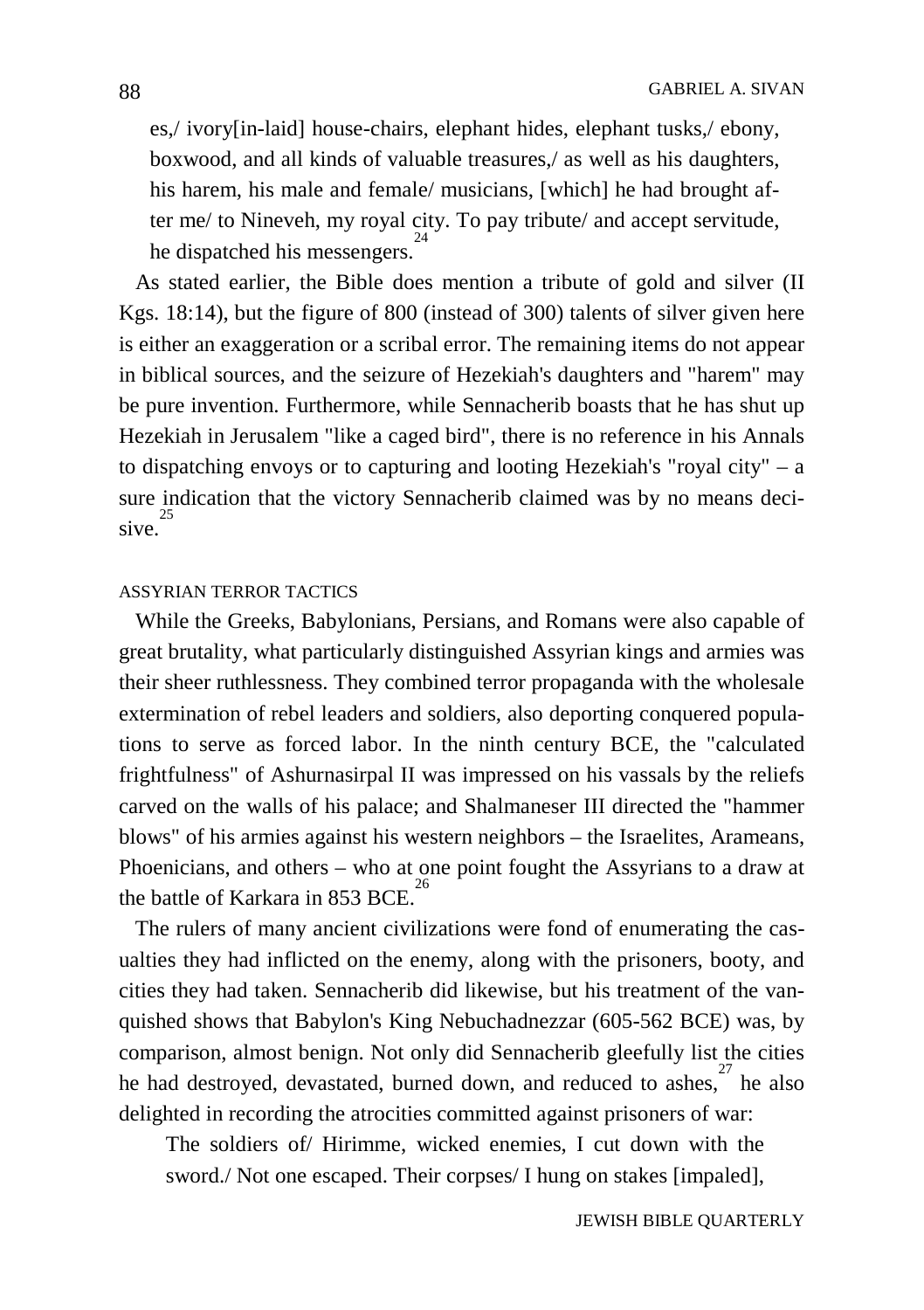surrounding the city [with them] . . . I approached Ekron and slew the governors and nobles/ who had sinned [rebelled], and/ hung their bodies on stakes around the city . . . Upon his [Merodach-Baladan's] ally, the king of Elam,/ I poured out [my] terror  $28 \ldots$  I cut their throats,/ cut off their precious lives as [one cuts] a string. Like the many waters of a storm, I made [the contents of] their gullets and entrails/ run down upon the wide earth. My prancing/ steeds, harnessed for me to ride, plunged/ into the streams of their blood as [into] a river. The wheels of my war chariot,/ which brings low the wicked and the evil,/ were bespattered with blood and filth. With the bodies of their warriors/ I filled the plain like grass . . . I cut off their hands. 29

 Sennacherib renamed one captured city for himself and brought deportees from other lands to settle there.<sup>30</sup> He also sought to magnify and immortalize his battlefield victories in characteristic fashion: "I had a stela made, and the might of my conquering hand  $\ldots$  I had inscribed upon it.<sup>31</sup> Little wonder that the Judeans and other peoples regarded the Assyrian armies with horror and prayed for Nineveh's overthrow.

 Among the Assyrians, warfare was considered a religious duty. "At his coronation the king swore to extend the land of the national god Ashur, who demanded stability and order. So the imagery of battles and sieges that line the palace walls should be understood not only as statements of power but as statements of a religious responsibility which was achieved with divine support."<sup>33</sup> This imagery was meant to "present a believable and realistic view of their world . . . in contrast to the art of Classical Greece, which masked conflict by setting it in a mythological time and place."<sup>34</sup> By 700 BCE, the Assyrians "had created an empire stretching from the borders of Egypt to the Persian Gulf. Their world view had expanded with their territories and the imagery in the royal palaces was adapted accordingly. Earlier symbolic images of conquest and triumph were replaced by representations of the defeat of actual enemy tribes, cities and individuals . . . In addition, the reliefs powerfully express the ease with which the Assyrian king is able to traverse difficult terrain and obstacles like rivers, and to punish and humiliate rebel kings who had opposed the divine order of the world, by effortlessly conquering their heavily fortified cities, such as Lachish in Judah."<sup>35</sup>

Vol. 43, No. 2, 2015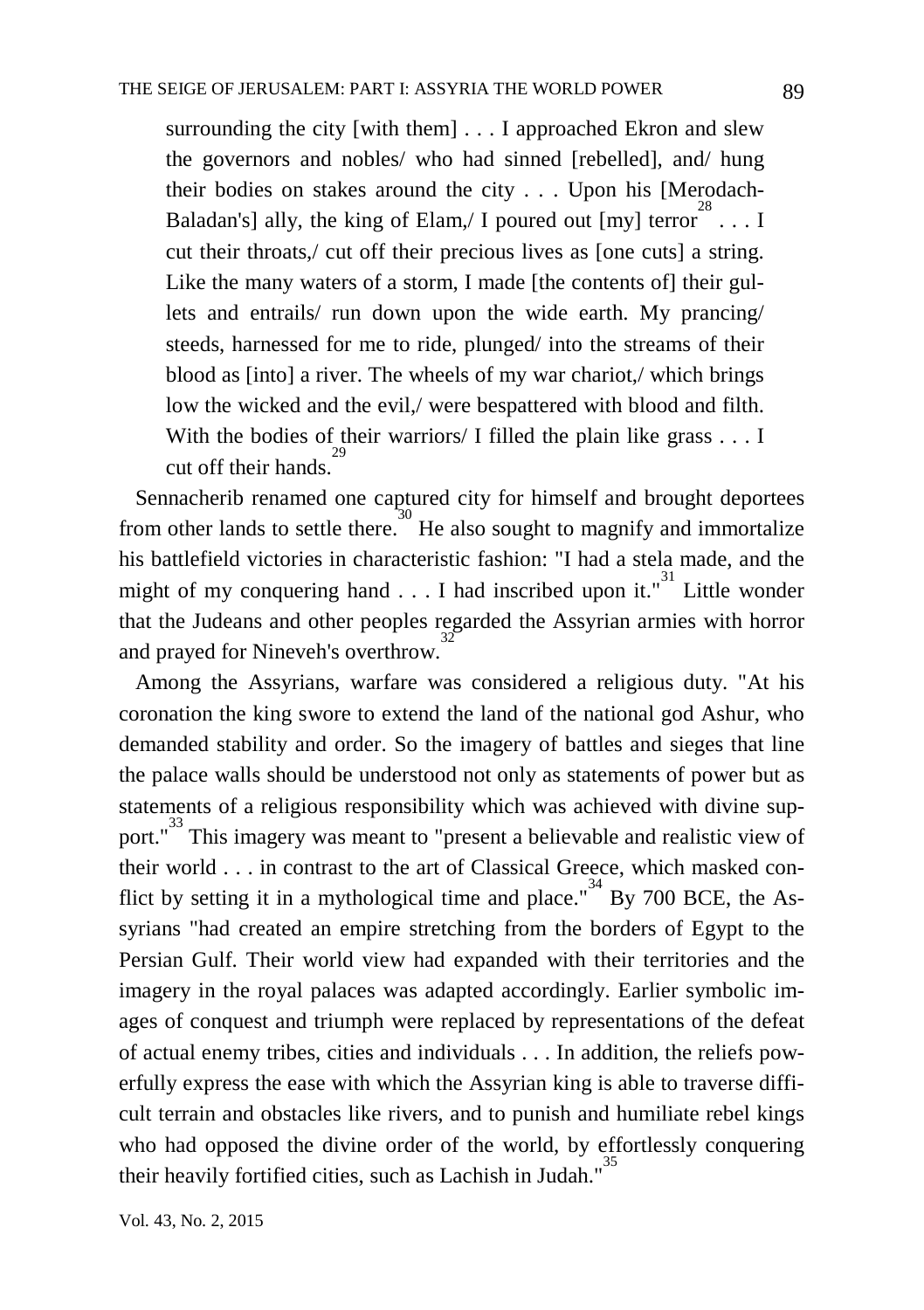The Assyrians fully understood the importance of terrorizing their enemies. "To conserve manpower, they preferred to accept the surrender of their opponents or else destroy their ability to resist." This could be achieved by parading an irresistible military machine; by threatening restless subjects with mass deportation; and, where necessary, by removing one rebellious population and settling it among another.<sup>36</sup> Even with all the heavily armed troops and formidable equipment at his disposal, Sennacherib would refrain from conducting a long and costly siege if an enemy fortress was prepared to submit. He invariably attained that objective through the use of bloodcurdling threats and psychological warfare.<sup>37</sup> My follow-up article in the next issue of the *JBQ* will show how these tactics were adopted before the walls of Jerusalem.

#### **NOTES**

1. Whether it was Shalmaneser or Sargon who conquered Samaria is still a matter of dispute. For one argument in favor of Shalmaneser, see T. C. Mitchell, *The Bible in the British Museum: Interpreting the Evidence* (London: The British Museum Press, 2004; hereafter Mitchell) p. 60. However, most scholars believe that although Shalmaneser besieged Samaria for three years, Sargon was "the king of Assyria" who finally captured the city and deported its inhabitants to distant parts of the Assyrian empire (II Kgs. 17:4-6, 18:9-11). Sargon, who reigned from 722 until 705 BCE, is mentioned only once in the Bible (Isa. 20:1) and his very existence was often denied until 1842-44, when Paul-Émile Botta, a French archaeologist, unearthed both the new capital, Dûr-Sharrûkin ("Sargon's Fortress"), and the magnificent palace that he built at Khorsabad in northern Iraq. Various artifacts discovered there, bearing his name, are housed in the British Museum and other collections. The most important find was a clay prism inscribed with the Annals of Sargon (now in the Louvre) which records his triumphant boast, "I besieged and captured Samaria, and carried off 27,290 of its inhabitants," thus validating the biblical account in II Kings.

2. II Kings 20:20, Isaiah 22:9-11 and II Chronicles 32:2-8, 30; *Encyclopaedia Judaica* (Jerusalem: Keter, 1972; hereafter *EJ*) 8:452. See also Chaim Herzog and Mordechai Gichon, *Battles of the Bible* (London: Weidenfeld and Nicolson, 1978) pp. 351-2; Dan Bahat, *The Illustrated Atlas of Jerusalem*, trans. Shlomo Ketko (New York: Simon & Schuster, 1990) pp. 25-28, 30-31, 49, 67.

3. On the Annals of Sennacherib and parallel records in the Bible, see below.

4. *EJ* 14:1161-2; Mitchell, p. 66.

5. II Kings 19:15ff., Isaiah 37:15ff. See Haim Gevaryahu, "Isaiah and Hezekiah: Prophet and King," *Dor le Dor*, 16:2 (Winter 1987-8) pp. 78-85; *II Kings: A New Translation with Introduction and Commentary* by Mordechai Cogan and Hayim Tadmor, in *The Anchor Bible*, vol. 11 (Garden City, NY: 1988) pp. 215-263. For an imaginative reconstruction of these events, see H.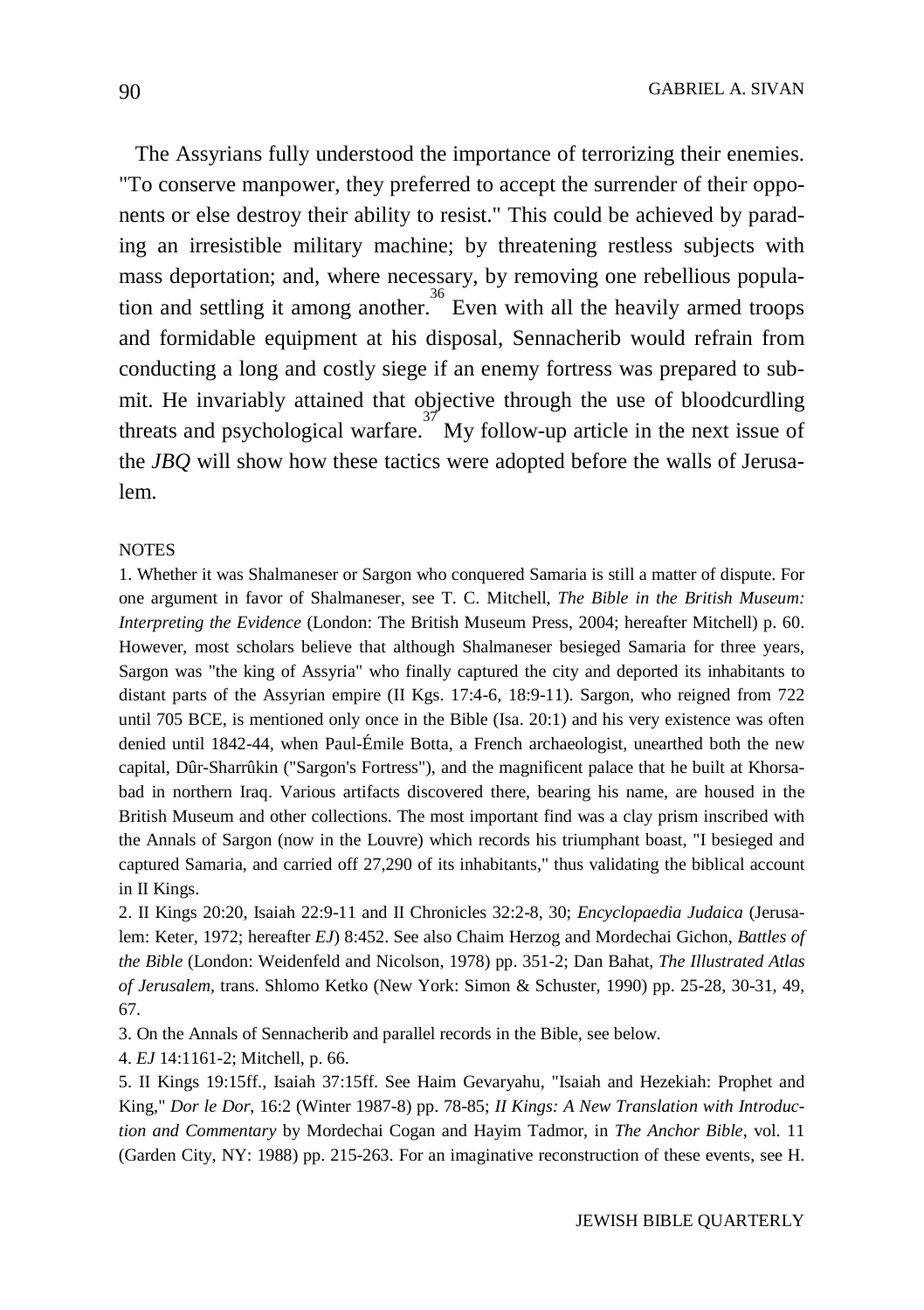W. F. Saggs, "The March of Empires," in *Everyday Life in Bible Times* (Washington, DC: National Geographic Society, 1976) pp. 256-261.

6. "Sisera and Harosheth-Goiim," *Jewish Bible Quarterly*, 41:2 (April-June 2013) pp. 95-103.

7. Another version of these events, in II Chronicles 9-19, refers only to the Assyrian king's "servants" (*avadim*), not mentioning their titles.

8. The Hebrew text thus reads *et-Tartan* instead of *et-ha-Tartan* and *ve-et-Rav-Shakeh* instead of *ve-et-ha-Rav-shakeh*. This omission of the definite article was adopted by English Bible translations, including the Jewish Publication Society of America's version of *The Holy Scriptures* (1917). However, the new JPS translation (1985) has restored the definite article in its English text.

9. The image of one Tartan survives in a relief from the palace of Sargon II at Khorsabad (now in the British Museum). It shows the Tartan standing face to face with Sargon as he reports on the latest campaign.

10. *EJ* 15:827; Mitchell, pp. 60, 66, 76-77; *Da'at Mikra: Melakhim Bet* (Jerusalem: Mossad Harav Kook, 1989) p. 717.

11. It will be recalled that Potiphar, "a courtier of Pharaoh" (*seris Par'oh*), was his chief steward (Gen. 37:36, 39:1). See *Soncino Books of the Bible: Kings*: *Hebrew text and English translation, with an introduction and commentary* by Dr. I. W. Slotki (London: Soncino Press, 1950) p. 274.

12. *EJ* 13:1481; Mitchell, pp. 66, 77; *Da'at Mikra*, loc. cit. For a scholarly account of these designations, see Hayim Tadmor, "Rab-saris and Rab-shakeh in 2 Kings 18," in Carol L. Meyers and M. O'Connor, eds., *The Word of the Lord Shall Go Forth: Essays in Honor of David Noel Freedman* (Winona Lake, IN: Eisenbrauns, for the American School of Oriental Research, 1983) pp. 279-282.

13. *EJ* 13:1482; Mitchell, pp. 66, 76-77; Slotki, *Kings*, loc. cit.; Walter G. Clippinger, *International Standard Bible Encyclopedia*, s.v. "Rabshakeh"; Tadmor, op. cit., pp. 279-281. In Hebrew, see also the *Entziklopediyah Mikra'it*, vol. 7 (Jerusalem: Mossad Bialik, 1976) cols 323-4; and *Da'at Mikra*, loc. cit.

14. These reliefs, measuring nearly 70 feet in length, can now be viewed in the Ancient Near East Department of the British Museum in London. For two examples, see *EJ* 3:319 and 5:213-4. The entire series, which lined the walls of Room 26 in the palace, is depicted in Mitchell, document 31, pp. 67-71. Archaeological excavations at the site of Lachish have confirmed many of the details: see William Dever, *What Did the Bible Writers Know and When Did They Know It?*  (Grand Rapids, MI: Eerdmans, 2001) pp. 168-9.

15. *EJ* 14:1151.

16. Mitchell, document 30, p. 66.

17. See below.

18. *EJ* 14:1162; this prism is damaged and the illustration in *EJ* 12:573 is mistakenly credited to the Baghdad Museum. See P. Ling-Israel, "The Sennacherib Prism in the Israel Museum – Jerusalem," in J. Klein and A. Skaist, eds., *Bar-Ilan: Studies in Assyriology Dedicated to Pinhas Artzi* (Ramat-Gan: Bar-Ilan University Press, 1990) pp. 213-247. Oddly enough, while Mitchell (p. 66) refers to the "Chicago" (Oriental Institute) Prism, he does not mention the Jerusalem Prism, details of which had been published years before the many revised editions of his book. 19. Daniel David Luckenbill, *The Annals of Sennacherib* (Chicago, IL: University of Chicago Press, 1924). A transliteration of the Akkadian text and Luckenbill's English translation of the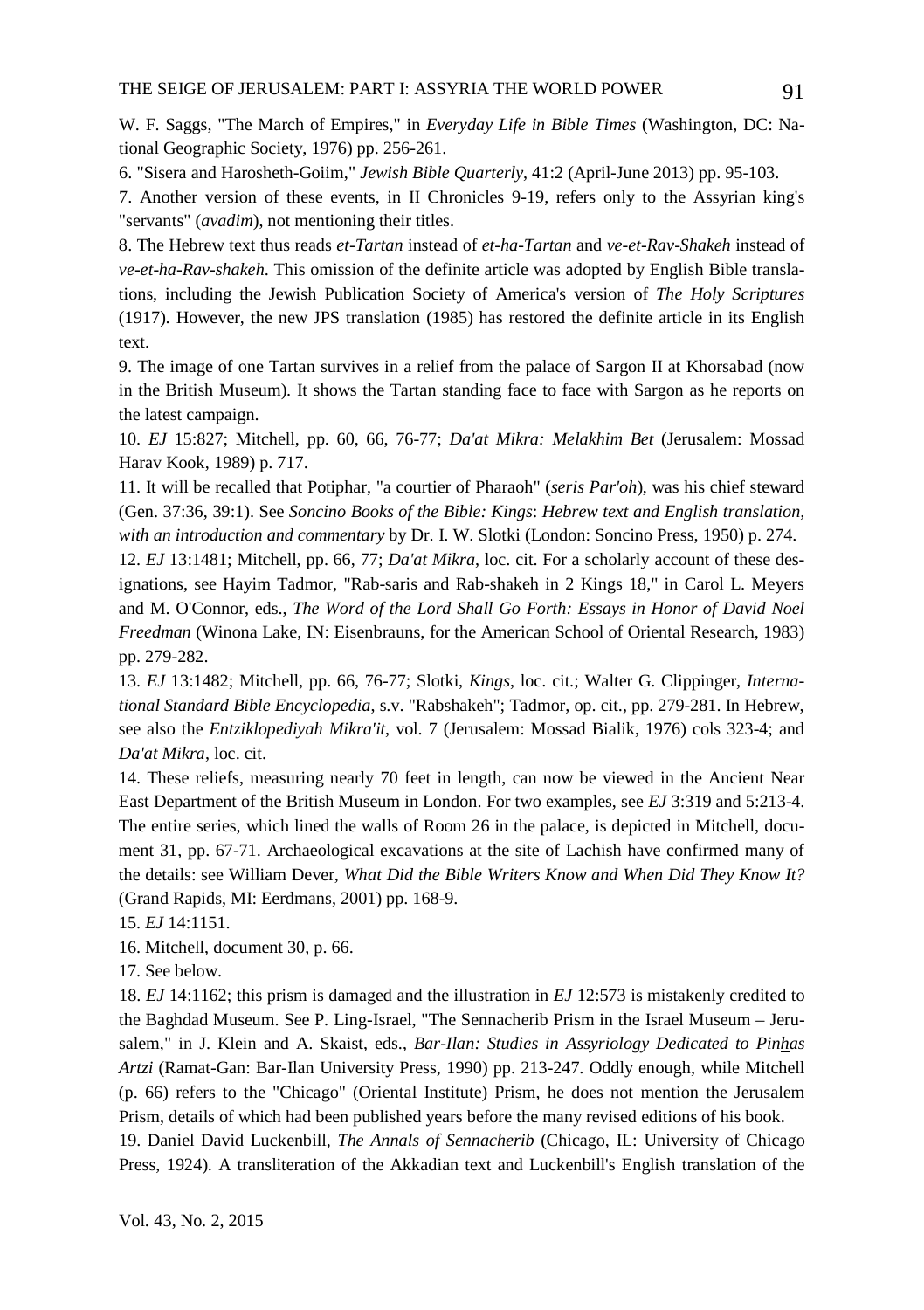same are printed in parallel columns on pages 23-47. The editor's three introductory chapters (pages 1-22) contain important background information.

20. *The Annals of Sennacherib*, col. 1, lines 1-12 (p. 23).

- 21. Ibid., col. 1, lines 59-60, 78 (pp. 26-27). On the Assyrian terror tactics, see below.
- 22. Ibid., col. 3, lines 18-36 (pp. 32-33).

23. Ibid., col. 2, line 37- col. 3, line 11 (pp. 29-32). See *EJ* 8:452-3, 16:1509-10; and *Truth Magazine*, 45:1 (January 4, 2001), for a Christian view. There is, nevertheless, a reference in the Bible to Hezekiah's ties with the Babylonian king, Merodach-Baladan, for which Isaiah the prophet rebuked him (II Kgs. 20:12-18; Isa. 39). In chapter 2 of his book ("The Reign of Sennacherib", p. 12), Luckenbill observes that the Annals nowhere mention the capture of Jerusalem and, in a footnote, he declares that the biblical narrative (II Kgs. 18:13 ff.; Isa. 36:1 ff.) "sounds almost as if an Assyrian scribe had written it."

24. Ibid., col. 3, lines 37-49 (pp. 33-34).

25. Ibid., p. 11 (Luckenbill's conclusion). See also below and *EJ* 9:1383, 14:1162, 16:1510.

26. See Patricia Berlyn, "A Lost Battle of King Ahab Rediscovered," *Jewish Bible Quarterly*, 41:1 (January-March 2013) pp 3-13.

27. *The Annals of Sennacherib*, col. 1, line 78; col. 2, lines 18-19; col. 3, lines 69-70; col. 4, lines 12, 31, 44-46, 78-79, etc.

28. Ibid., col. 1, lines 57-60; col. 3, lines 8-10, 70-71.

29. Ibid., col. 6, lines 1-12. Some of the gruesome mutilations described in lines 10-12 have been omitted. In their palace reliefs, Assyrian kings had themselves portrayed as bloodthirsty, merciless conquerors to demonstrate the consequences of rebelling against these all-powerful rulers and their empire. Ashurnasirpal II indicated the various ways he dealt with rebels - by impaling, beheading, blinding, castrating, flaying or burning them alive. His example was followed by Tiglath-pileser III and by Sennacherib, whose Lachish reliefs bear witness to the flaying and impaling of chosen victims (see note 14 above). Assyrian sculptors evidently reveled in depicting even the most grisly details.

30. Ibid., col. 2, lines 27-31.

31. Ibid., col. 2, lines 7-9. After the building of his new palace in Nineveh was complete, Sennacherib had the following text recorded at the end of his Annals (col. 6, lines 72-83): "A stela/ with my name inscribed on it I set up there. In the days to come... when that palace shall become old and ruined,/ may some future prince restore its ruins, look upon/ the stela with my name inscribed on it, anoint it with oil,/ pour a libation upon it, and return it to its place. Then Assur and Ishtar/ will hear his prayers. He who destroys my inscription and my name/ – may Assur, the great lord, the father of the gods,/ treat him as an enemy,/ take his scepter and throne away from him, and overthrow his rule."

32. Echoes of this abhorrence may be heard in Jonah 1:2, Zephaniah 2:13-15 and the Book of Nahum.

33. Quoted from *A History of the World: Lachish Reliefs* by Paul Collins, a British Museum curator: http:/www.bbc.co.uk/ahistoryoftheworld/objects/81 (2010).

34. Ibid.

35. Ibid. Apart from the scribes who kept a record of each Assyrian campaign, artists may have sketched the details which, later on, were used by sculptors for their palace reliefs.